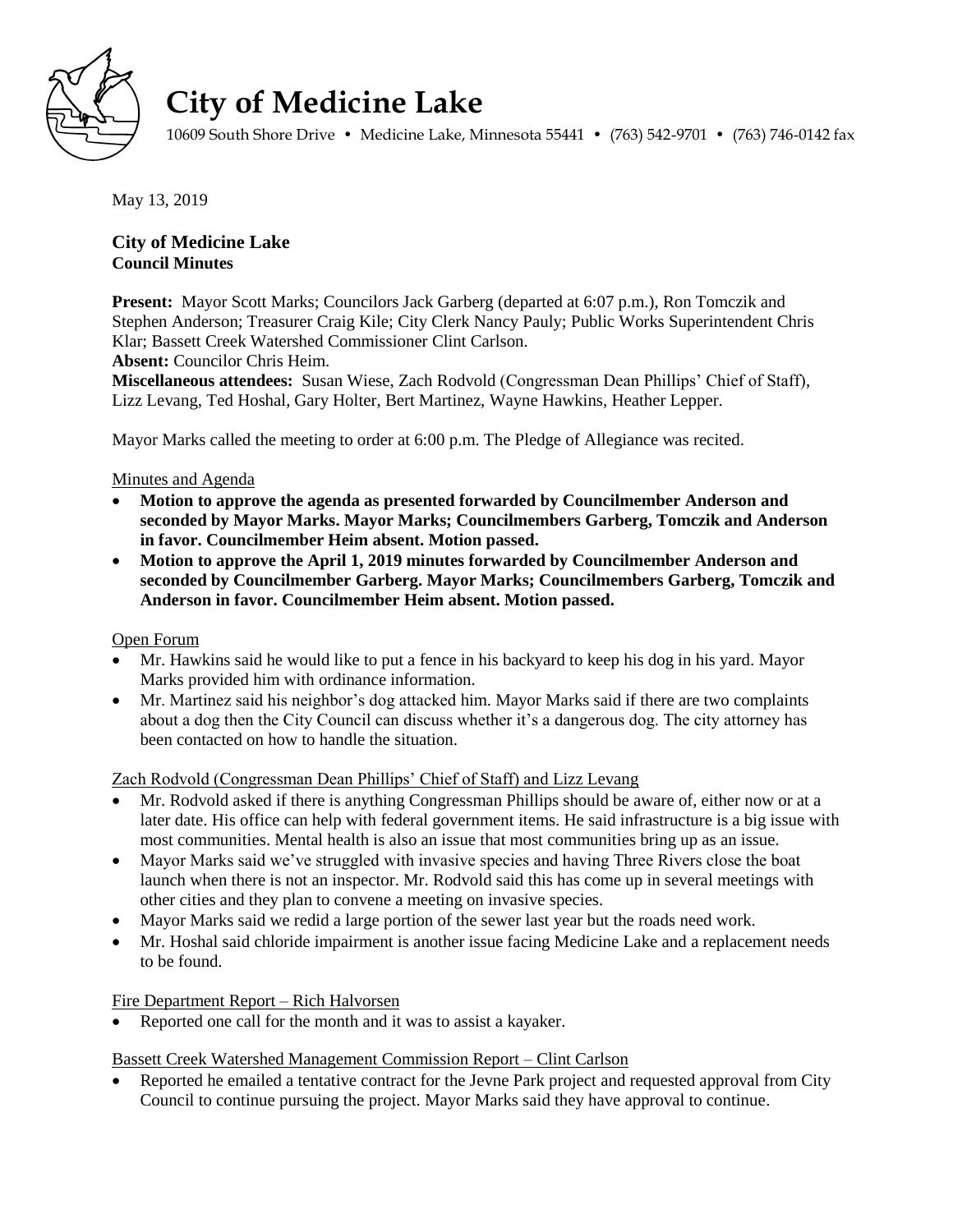Susan Wiese said September  $19<sup>th</sup>$  is a public hearing for all BCWMC projects.

# Planning Commission Report – Jon Pettengill

- Mayor Marks reported that the proposed ordinance limiting building permit time needs to be changed from 180 days to 270 days.
- Mayor Marks reported that the comprehensive plan was accepted.
- Mayor Marks said we need to start talking about the local water management plan and it will change some ordinances.

## Public Works Superintendent Report – Chris Klar

- Reported street sweeping was completed.
- Reported the port-a-potty is back in the park.
- Reported the house at 13 Kaiser Avenue connected to the sewer main without a permit and the work was not done correctly. The contractor did not have an inspection before covering up the main line connection. It's unknown how it was connected and the contractor's description of how it was connected is not the right way to connect to a main. It must be re-inspected.

## Treasurer's Report – Craig Kile

- Receipts in reporting period: \$261
- Receipts year to date: \$13,447
- Disbursements in reporting period: \$31,310
- Disbursements year to date: \$105,579
- **Motion to approve the summary spending, receipts and cash balances through May 5, 2019 forwarded by Councilmember Marks and seconded by Councilmember Anderson. Mayor Marks; Councilmembers Tomczik and Anderson in favor. Councilmembers Garberg and Heim absent. Motion passed.**

## **Officer Reports:**

## Councilmember Garberg

- Reported he is documenting a summary of city hall maintenance items.
- Reported city hall cleaning and rentals will be managed by Tiffany Seamans.
- Reported portions of city hall need to be painted.
- Reported Mr. Klar will coordinate filling of pot holes.

## Councilmember Tomczik

Reported there was a request for tear down information.

## Councilmember Heim

• No report

## Councilmember Anderson

• Reported nothing to report.

## Mayor Marks

- Reported three people reached out to him about buying city property.
- Reported he heard from a resident that houses are going to be built on the little peninsula. He contacted the DNR and they said that is not true.

## New Business

None.